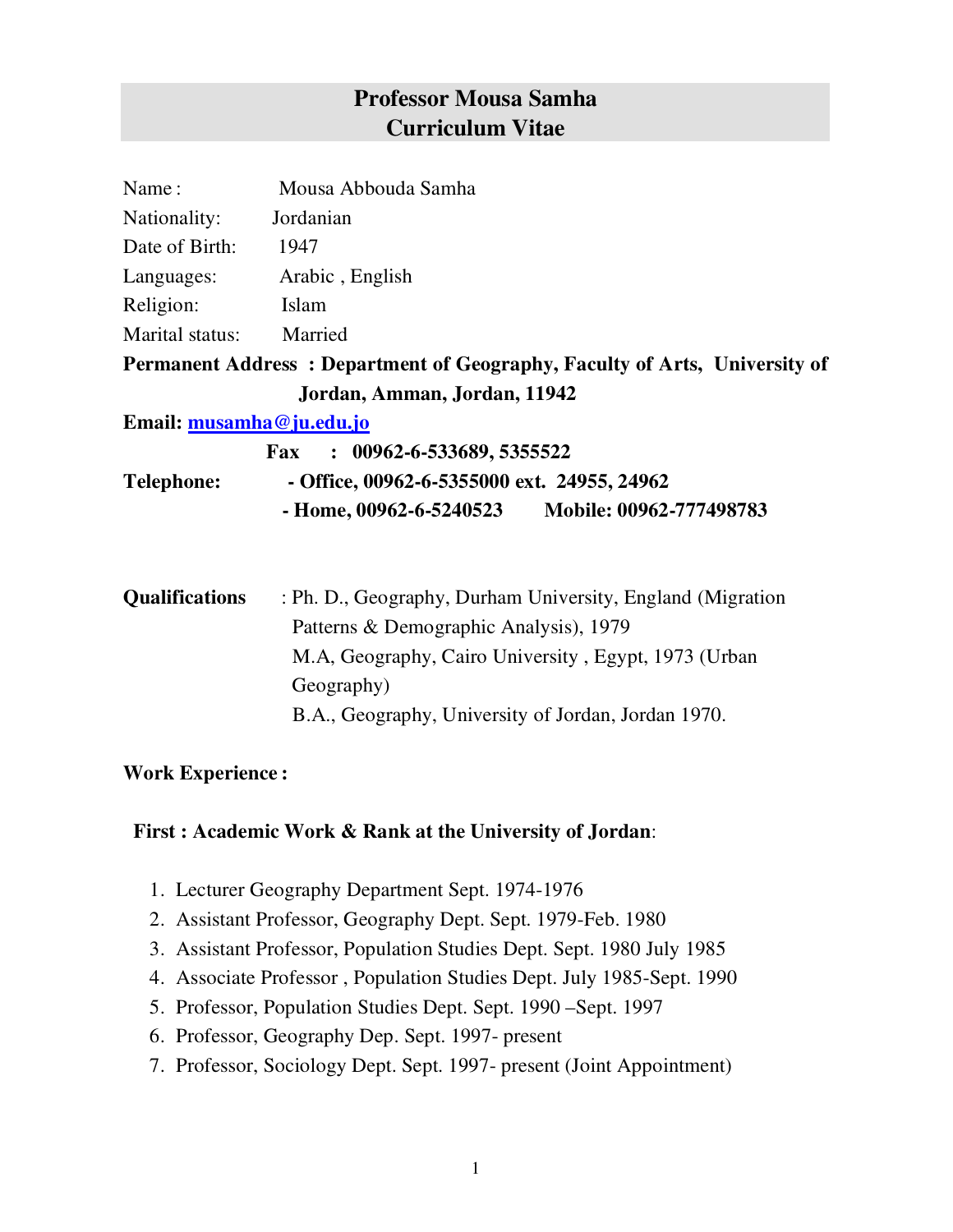### B. **At Other Universities**:

1. Professor ,Geography Dept. **Yarmouk University** (Jordan) Sept. 2005- Sept 2006 (Sabbatical Leave).

2. Professor, Regional & Urban Planning Dept.**, Balqa Applied University, Jordan** Sept.2008-Sept.2009 (Sabbatical Leave).

3. Professor, Geography Dept. **Sultan Qaboos University, Sultanate of Oman.** Aug.2009 – June 2013 (Sabbatical Leave & Without pay).

## **Second: Administrative Work at University of Jordan**

- 1. Acting Head of the Dept. of Population Studies July 1982-July 1985
- 2. Head of the Department of Population Studies Sept. 1992-Sept. 1994
- 3. Head of the Department of Geography, Sept. 1999- Sept. 2002
- 4. Assistant of the Dean of the Faculty of Arts, University of Jordan, 1981-1985.
- 5. Vice Dean, Faculty of Social Sciences& Humanities, Sept.2003- 2005.
- 6. Vice Dean, Faculty of Graduate Studies, University of Jordan, Sept. 2006- Sept. 2008.
- 7. Head of the Dept. of Geography, Sept. 2013- present .

## **Third: Research Visits, Consultation Fellowships and Awards.**

- 1. Visiting Professor, Demographic Center, Duke University, North Carolina, U.S.A ( Fulbright Award ), August 1986- August 1987
- 2. Visiting Professor, Middle East Studies Center, Lund University, Sweden, Nov. 1998.

### **3. Consultation:**

- UNESCWA
- Department of Statistics, Jordan
- The Jordanian Badia Development Center
- Jordanian Palestinian Committee
- Jerusalem Open University
- UNESCO
- Ministry of Education Jordan
- Arab Institute for Statistical Training
- National Centre for Statistics & Information (Sultanate of Oman)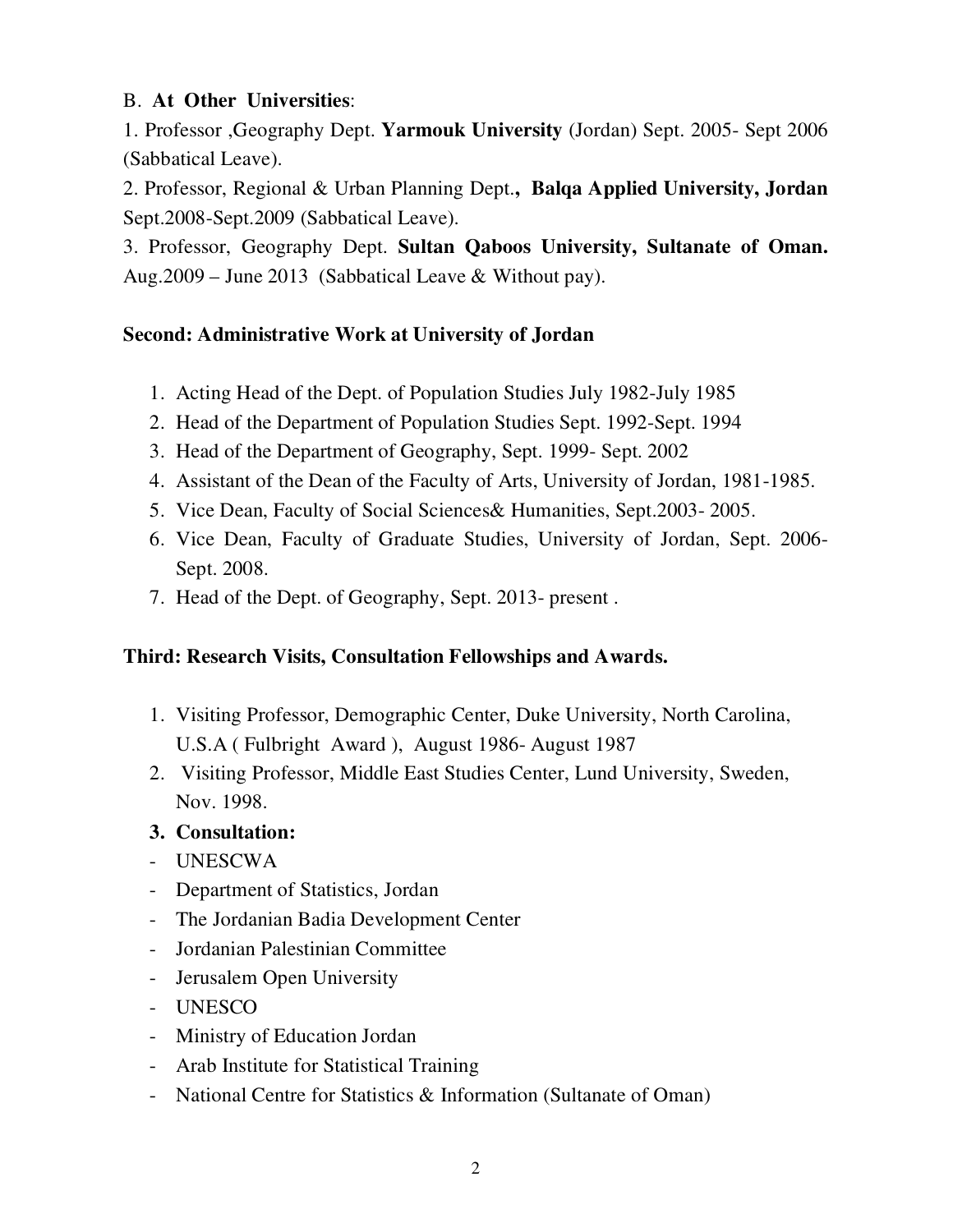#### **4. Awards and Honorarium**

- UNFPA Ph.D. Fellowship England 1976-1979
- Fulbright Award, U.S.A 1986-1987
- Mohamad Ben Rashed Al- Maktoum Association: Honorarium Certificate for Scientific Research Evaluation ,2005.

# **Fourth: Teaching Ph.D , M.A., B.A at University of Jordan, Yarmouk University, Balqa Applied University , Sultan Qaboos University**

- 1. B.A. Population Geography, Arab World Geography- Urban Geography Demographic Techniques, Human Geography , Refugees Population – Resources & Environment, Political Geography ,Research Project , Geography of Jordan, Migration, Urban & Regional Planning , Introduction to Geography
- 2. M.A: Data Evaluation, Theories of Migration, Urban Analysis, Population & Resources in the Arab Countries, Research Methods and Advanced Techniques, Human Resources Development, Statistical Methods, Urbanization, Special Topics in Human Geography , Critical Readings.
- 3. Ph.D : Population and Development, Human Geography

### **Fifth: Scientific Societies Membership**

- IUSSP.
- Arab Demographers Association.
- Jordanian National Population Commission.
- International Journal of Population Geography Advisory Board, London
- Journal of Population and Development Advisory Board , Jordan
- International Journal of Applied and Natural Sciences Editorial Board, 2012 (USA)
- Jordan Population Census 2004, Technical Committee, 2003
- University of Jordan Council ,2002/2003
- University of Jordan Research Council, 2004/2005 and, 2007/2008
- Ministry of Education (Jordan ) Supreme Committee of Curiculum, 2004-2007
- Promoting Committee, Faculty of Arts Sultan Qaboos University, 2010- 2013
- Board of Trustees of UNRWA University for Educational Sciences, 2003-2009.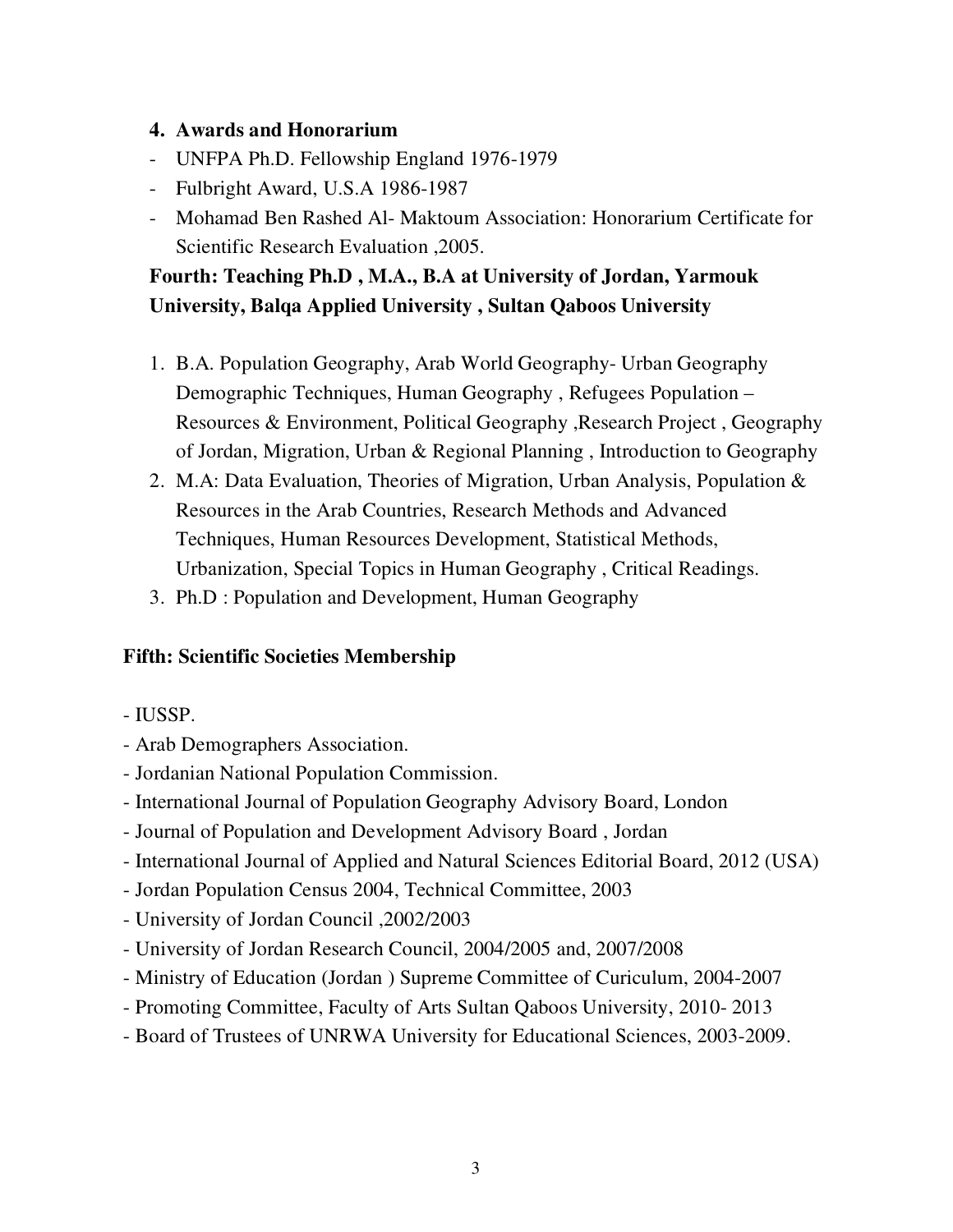## **Publications: - Books: (In Arabic)**

- 1- Samha, M, 1986. The Demographic Challenge in the Occupied Territories, Published by the Jordanian Palestinian Commission for the Steadfastness of the Palestinian People, Amman.
- 2- Samha, M, 1988, Techniques of Demographic Analysis, Dar Al-Basheer, Amman.
- 3- Samha, M, 2009, Population Geography, Jerusalem Open University, Amman.
- 4- Samha, M, 1996, Population Education, Jerusalem Open University Amman.
- 5- Samha, M, et al., 1995, Population, Environment and Resources in the Arab World, Jerusalem Open University, Amman.
- 6- Samha, M, et al., 2007, Introduction to Geography, 2<sup>nd</sup> edition, Amman, Dar Wa'el.
- 7- Samha, M, and Sahawneh, F.2003, Population Geography, Amman, Dar Wa'el.

#### **- Articles: (in English & Arabic)**

- 1- Samha, M, 1980, Migration of Refugees and Non-Refugees to Amman: 1948- 1977, Population Bulletin of UNESCWA, No, 19. pp. 47-67.
- 2- Samha, M, 1981, Basics of Planning for Internal Migration, Al-Amal Journal, Ministry of Labour, Amman, No 13& 14, pp. 28-32 (Arabic)
- 3- Samha, M, 1982, Migration Trends and Patterns Within ESCWA Region, in: Proceedings of the Conference on International Migration in the Arab World, UNESCWA Publications.
- 4- Samha, M, 1984, Replacement Migration in Jordan & in Amman, Dirasat, Vol.11 No.1,pp. 123-154 (Arabic)
- 5- Samha, M, 1984, Shifts of the Demographic Weights of Jordanian Cities 1952- 1979, Population Bulletin of UNESCWA, No. 24, pp. 93-126.
- 6- Samha, M, 1985, Population Changes in Palestine 1914-1980, A Study in Population Growth and Demographic Challenge, Damascus University Journal, Vol. 1, No. 3. pp. 31-49 (Arabic).
- 7- Samha, M & Findlay, A., 1985, The Impact of International Migration on Urban Structure of Amman, Espace-Population- Societies, Liel, No. 1, pp. 88-89.
- 8- Samha, M & Findlay, A., 1986, Return Migration and Urban Development in Jordan. A Case Study, In: Russil King (edt): Regional Economic Problems, London, Croom Helm, pp. 171-184.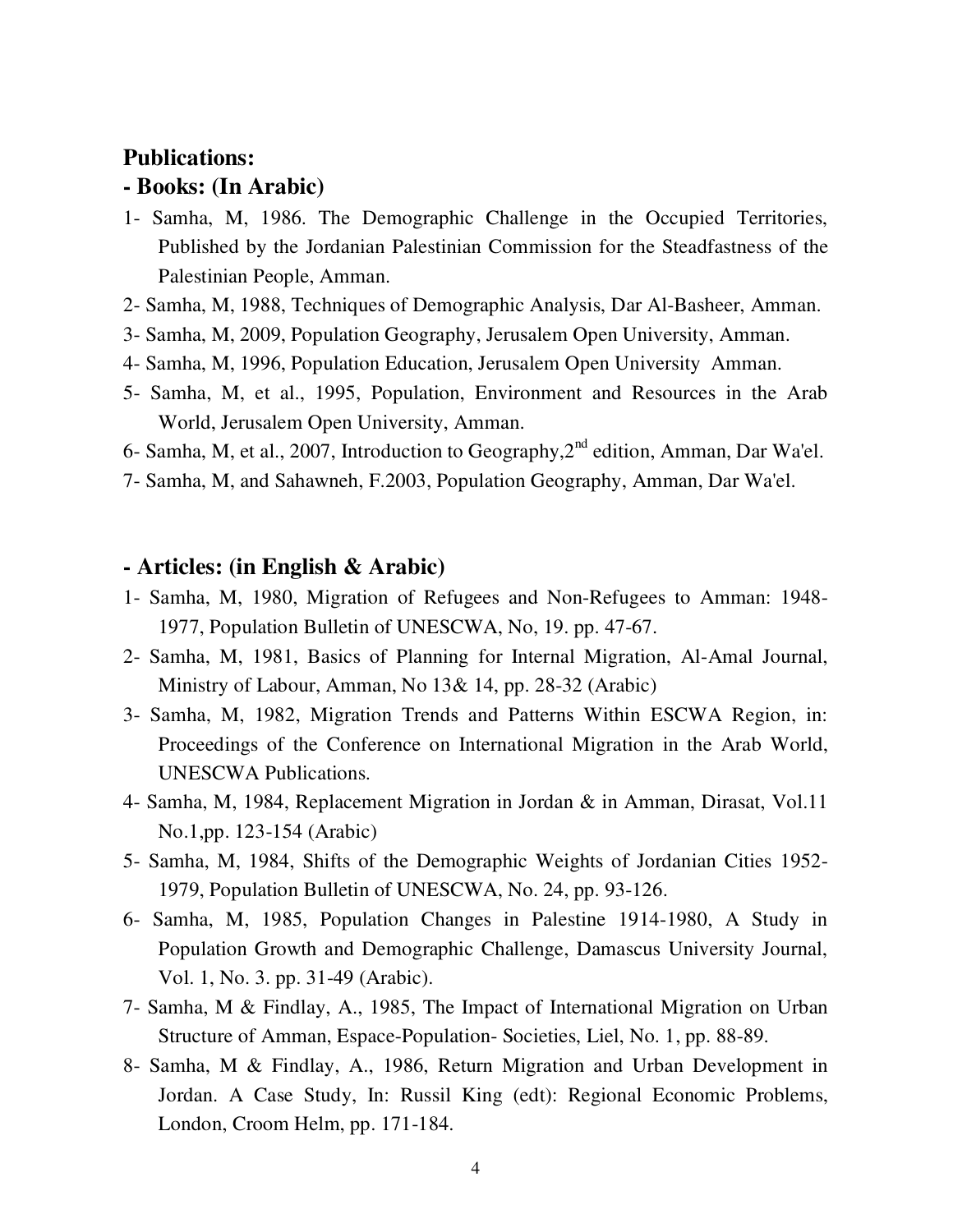- 9- Samha, M, 1986, Patterns and Trends of Palestinian Migration 1948-1980, Social Sciences Journal, Kuwait, Vol. 14, pp. 139-152 (Arabic).
- 10- Samha, M, 1987, Camp Refugees in Jordan East Bank: Distribution and Problems, In: John Rogge (edt: Refugees: A Third World Dilema, Little Field, New Jersey, pp. 185-192.
- 11- Samha, M, 1988, The Impact of Migration On Population Changes in Jordan, Dirasat, Vol. 15, No. 2, pp. 40-54.
- 12- Samha, M, 1989, The Use of Census Data and Vital Statistics in Measuring Migration: The Case of Jordan, Damascus University Journal, Vo., 5, No. 17, pp. 79-96 (Arabic)
- 13- Samha, M, 1989, Selectivity of Jordanian Migration, Social Sciences Journal, Kuwait University Kuwait, Vol, 17, No. 4 pp. 179-304 (Arabic)
- 14- Samha, M, 1990, Population Growth of Amman, Journal of King Saudi University, Riyad, Vol., 3, No. 1, pp. 235-261 (Arabic)
- 15- Samha, M, 1990, The Impact of Oil On Labor Migration in the Middle East: The Experience of Jordan, Damascus University Journal, Vol. 5., No 18. pp. 1-7.
- 16- Samha, M, 1991, the Determinants of Rural Migration in Jordan, Department of Statistics & UNPF, Amman, (Arabic)
- 17- Samha, M, 1992, Some Methods of Data Evaluation and Its Implications on Jordanian Data, University of Jordan & UNPF, Amman (Arabic)
- 18- Samha, M, 1993, Migration in Development Planning, University of Jordan & UNPF Amman, (Arabic).
- 19- Samha, M, 1993, Population Distribution Policy in Jordan, UNESCWA Publications.
- 20- Samha, M, 1994, Population Distribution in Jordan: 1950-1990, Population & Development Journal, JNPC, Vol. 1, No. 1, pp. 73-84. (Arabic)
- 21- Samha, M, 1994, "Migration of Palestinians & Jordanians To Arab States", In: Abdul Hakim, M. (edt.): Labour Force Movement Among Arab Countries, The Arab Institute for Research, Cairo, pp 339-389, (Arabic)
- 22- Samha, M, 1995, "Patterns of Internal Migration in Jordan:, Population & Development JNPC Journal, Vol. 2, No.2, pp 115-129, (Arabic).
- 23- Samha, M, 1996, "The Palestinians in Diaspora: Notes on Distribution & Invlountary Movement Conditions". N.I.C., Workshop on Forced Migration, Amman 19/3-5/7/1996, (Arabic).
- 24- Samha, M, 1996, "Methodological Notes on Forced Migration" N.I.C Workshop on Forced Migration, Amman 19/3-5/7/1996, (Arabic).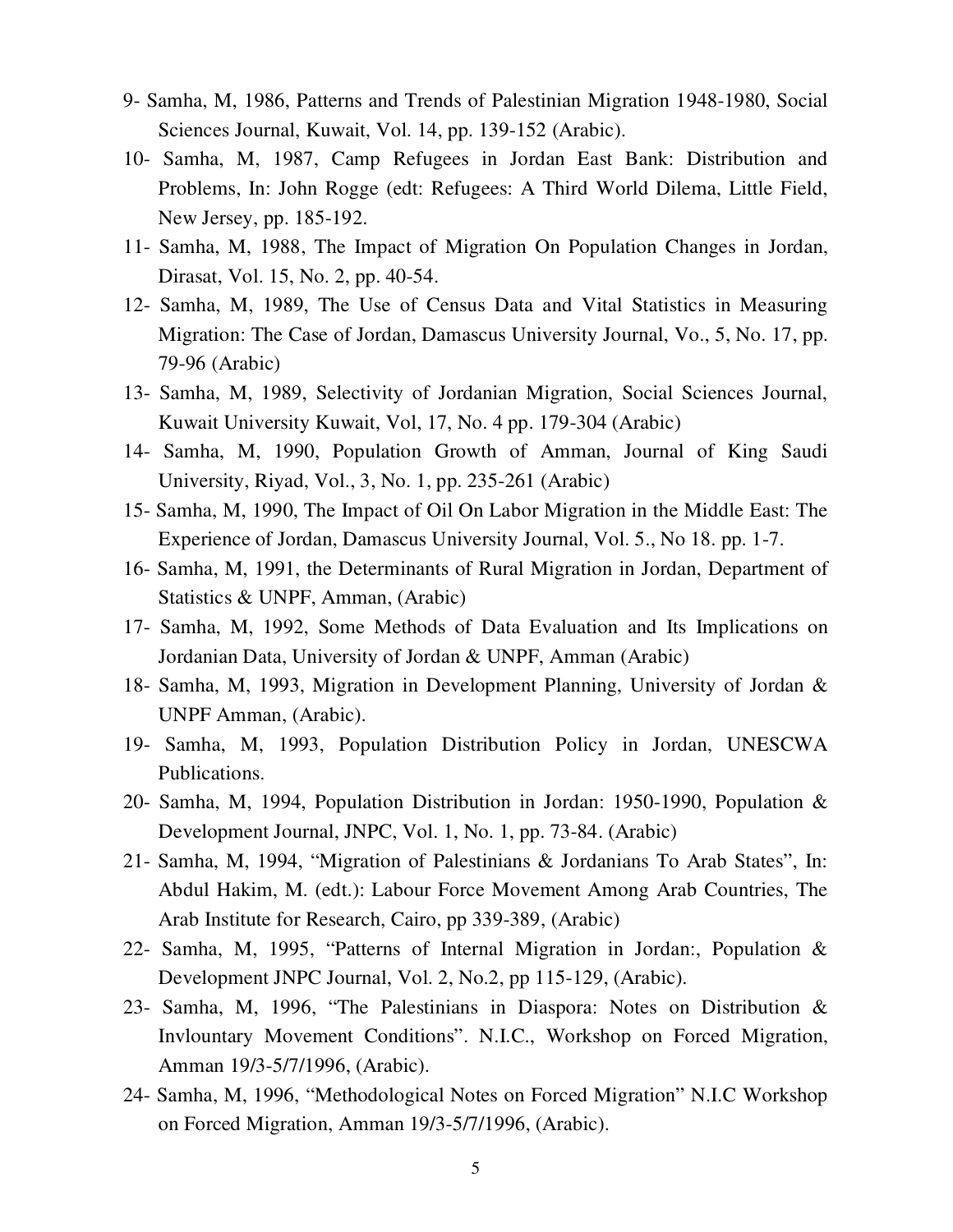- 25- Samha, M, et al. 1991, Socio-Economic & Demographic Impact of Palestinian Refugee Movement to Jordan 1948, 1967. Ministry of Planning, Amman.
- 26- Samha, M, et al., 1997, The Demography of Jordan, Part one of the Biodiversity Study in Jordan, Published by Jordan Environment Corporation & UNDP.
- 27- Samha, M, 1985, Characteristics of Migrant Families in Amman City, Proceedings of Seminar on Human Features of Science in Syria, Published by Dar Al-Nadwa, Damascus, (Arabic).
- 28- Samha, M, 1989, Population Trends and Palestinian Women Conditions under the Israeli Occupation, Proceedings of Expert Group Meeting on Arab Women and Population Policies, Baghdad, UNESCWA Publications, (Arabic).
- 29- Samha, M, 1993, Characteristics of Female Migration in Jordan, Expert Group Meeting on Female Migration, Organized by International Committee on Demographic Research (CICRED), Geneva.
- 30- Samha, M, 1997, "Migration Trends and Population Growth in Jordan", In: Shami, S. & Hannoyer, J. (Edts), Amman- The City & Society, Published by CERMOC, Beyrouth, pp 191-208, (Arabic)
- 31- Samha, M, 1997, Population Changes and Socio-economic Development in Amman, Proceedings of Conference on: City and Urban Society in the Arab World, Published by Fondazione Geovanni Agnelli, Torino (Original in English and Translated into Italian).
- 32- Samha, M, 2000, Migration in Jordan: Patterns and Impact on Population Changes, Proceedings of Conference on: Migration and Culture Contact, Published by the Royal Institute for Inter-Faith Studies, Amman.
- 33- Samha, M and Oudeh, S., 2003, The Role of GIS in Establishing Isoline Maps for Quantitative Data of Urban Areas, Abhath Al Yarmank, Vo. 19, No. 413, PP 2398-2417. (Arabic)
- 34- Samha,M,2010,The Impact of Urbanization on Population Structure of Jordanian Cities :Projections & Basic Needs, Journal of Damascus University ,Accepted for Puplication. (Arabic)
- 35- Samha,M,2010,Measuremet of Population &Level of Urbanizaion in Jordan,Journal of Aab Univerities Union,Vol.7,No.1. (Arabic)
- 36- Samha,M,2011,Population Projections &Housing Needs in Jordanian Cities, Abhath Al-Yarmuk(Humanities)Vol.27,No.2C. (Arabic)
- 37- Samha, M.&Al-Bayer,B.2011,Population Grwth & Housing Needs in Bani Obaid District,Irbid Governorate,1979-2024,Journal of Arab Universities Union,Vol.8, No.2. (Arabic)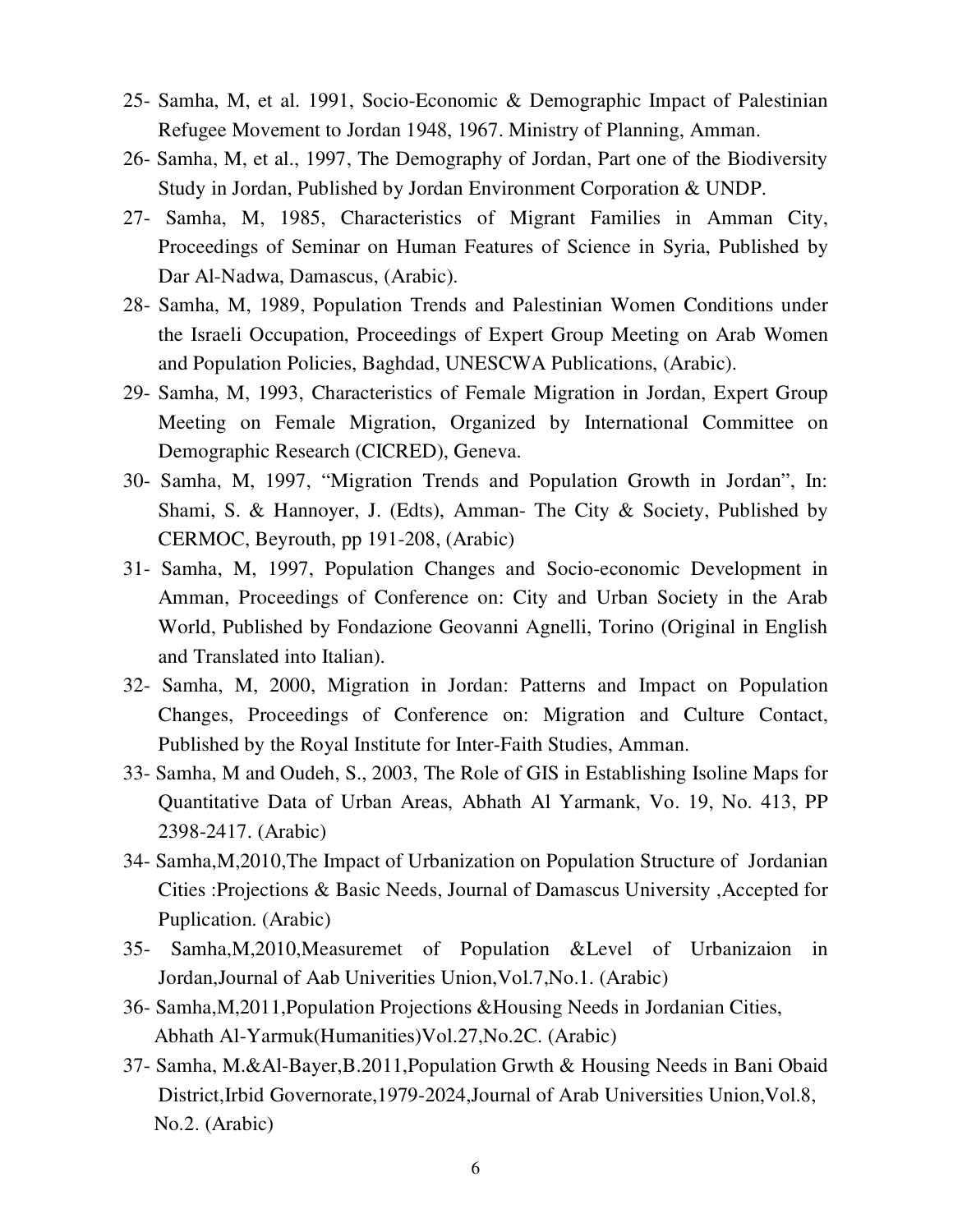- 38-Samha,M.&Hammad,N., 2011,Views of Participnts & Non-participants in the Economic Projects of the Research&Development Program of the Northern Badia in Jordan,Dirasat,Vol.38,No.1. (Arabic)
- 39- Samha,M.&Blushi,A.&Al-abri,Th. 2012,Some Characterestics of the Omani Youth on the outset of the  $21<sup>st</sup>$  Century, Proceedings of the  $2<sup>nd</sup>$  Scientific International Conference ,Sultan Qaboos University, Muscut. (Arabic)
- 40- Samha,M.,2013,Variation of Population Growth Rates Between the Four Major Cities in Jordan and its Suburbs (Accepted for Publication )Damascus University Journal.
- 41- Samha,M.,2012, The Omani Female Fertility 2010: Trends& Analysis, on request by the National Center of Statistics & Information, Muscat, Sultanate Of Oman.

#### **Conferences, Seminars and Workshops:**

- 1- Second Regional Conference on Population in The Arab world, UNESCWA, Damascus, Syria, January. 1980.
- 2- Conference on the International Migration in the Arab World, UNESCWA, Nicosia, Cyprus, May. 1981.
- 3- Seminar on Population and Development in Jordan, University of Jordan and UNPF, Amman, August. 1982.
- 4- Symposium on Refugees Problems in the Third World, Manitoba University, Canada, 1983.
- 5- Seminar on Migration and Urban Centers, International Geographical Union and Rouen University, Rouen, France, August. 1984.
- 6- 25<sup>th</sup> Conference of the International Geographical Union, Paris University, France, September 1984.
- 7- Third Regional Conference on Population in the Arab Word, UNESCWA, Amman Jordan, March, 1984.
- 8-Sminar on Population and Socio-Economic Changes in the Islamic World, University of Jordan And Arab Universities Union, Amman, Jordan, October, 1984.
- 9- Seminar on The Demographic Characteristics of the Palestinians, The Arab Institute for Statistical Training, Tunis, October, 1984.
- 10- The 20th Conference of the International Union for the Scientific Study of Population, Florence, Italy, June 1985.
- 11- Seminar on Teaching Demography in Algeria, Oran University, Oran, Algeria, May, 1986.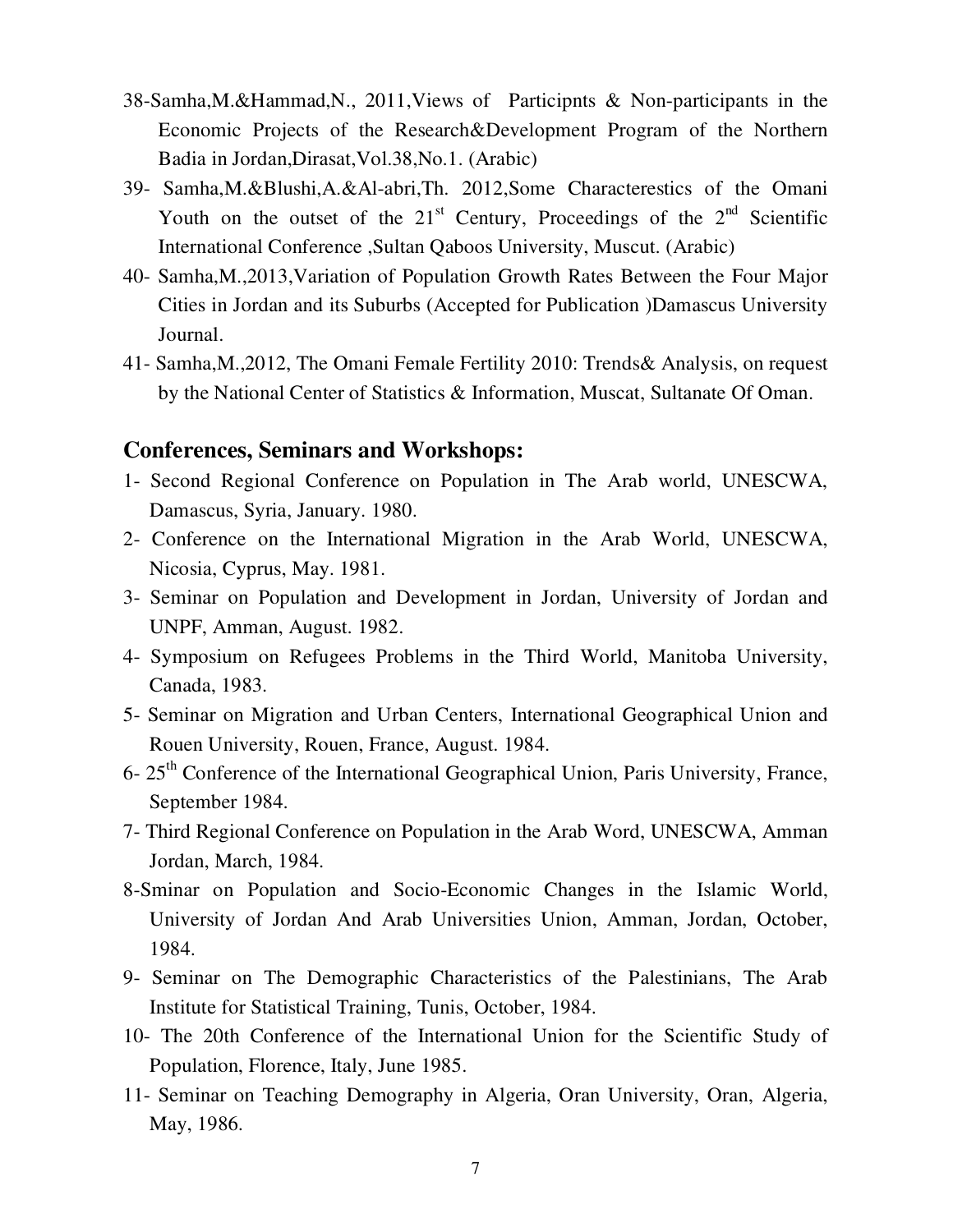- 12- Conference on the Impact of Oil Prices on State Autonomy in the Middle East, State University of New York, Binghamton, U.S.A, April, 1987.
- 13- Seminar on Housing & Structural Organization in the Occupied Land, Jordanian Palestinian Committee for Steadfastness in the Occupied Land, Amman 28-29, December. 1988.
- 14- Expert Group Meeting on the Impact of Population Polices on Arab Women, UNESCWA, Baghdad, Iraq, November, 1989.
- 15- The 22<sup>nd</sup> CDC Annual Seminar on Population Issues in the Middle East, Cairo Demographic Center, December 1992.
- 16- CICRED, Expert Group Meeting on: Female Migration, Geneva, June, 1993.
- 17- Workshop on: Integration of Population Variables into Development Planning, Department of Population Studies and UNPF, Amman, December 1993.
- 18-Workshop of the Non-Governmental Organizations on: Population and Development, Nur Al-Hussein Foundation, Amman, July 1994.
- 19- Workshop on: Population Issues, National Population Commission, Amman, July 1994.
- 20- Workshop on: Analysis of Fertility Data Using Target Packages, National Population Commission, Amman, August, 1994.
- 21- Seminar on: Development and Writing Text of Population Media, Department of Media Development, Amman, August 1994.
- 22- International Conference on Population and Development, UNPF, Cairo, September, 1994.
- 23- International Conference on Population and Environment in Arid Regions, IUSSP, IGU, UNESCO and University of Jordan, Amman, October, 1994.
- 24- International Conference on: City and Urban Society in the Arab World: Changes, Challenges and Perspectives, Giovanni Agnelli Foundation, Torino, Italy, December 1994.
- 25- Workshop on: Integrating Concepts of Population Education in Elementary Stage Curricula, Ministry of Education and UNPF, January, 1995.
- 26- Seminar on The Reflection of Cairo Population & Development Conference on Development in Jordan, Organized by the Jordanian Society for the Control of Environmental Pollution & Frederick-Naumaun-Stifung, Amman, January, 1995.
- 27- National Forum on: Governmental & Non-Governmental Organizations Roll after the Cairo Conference, Organized by the Jordanian Society for Family Planning, Amman, March, 1995.